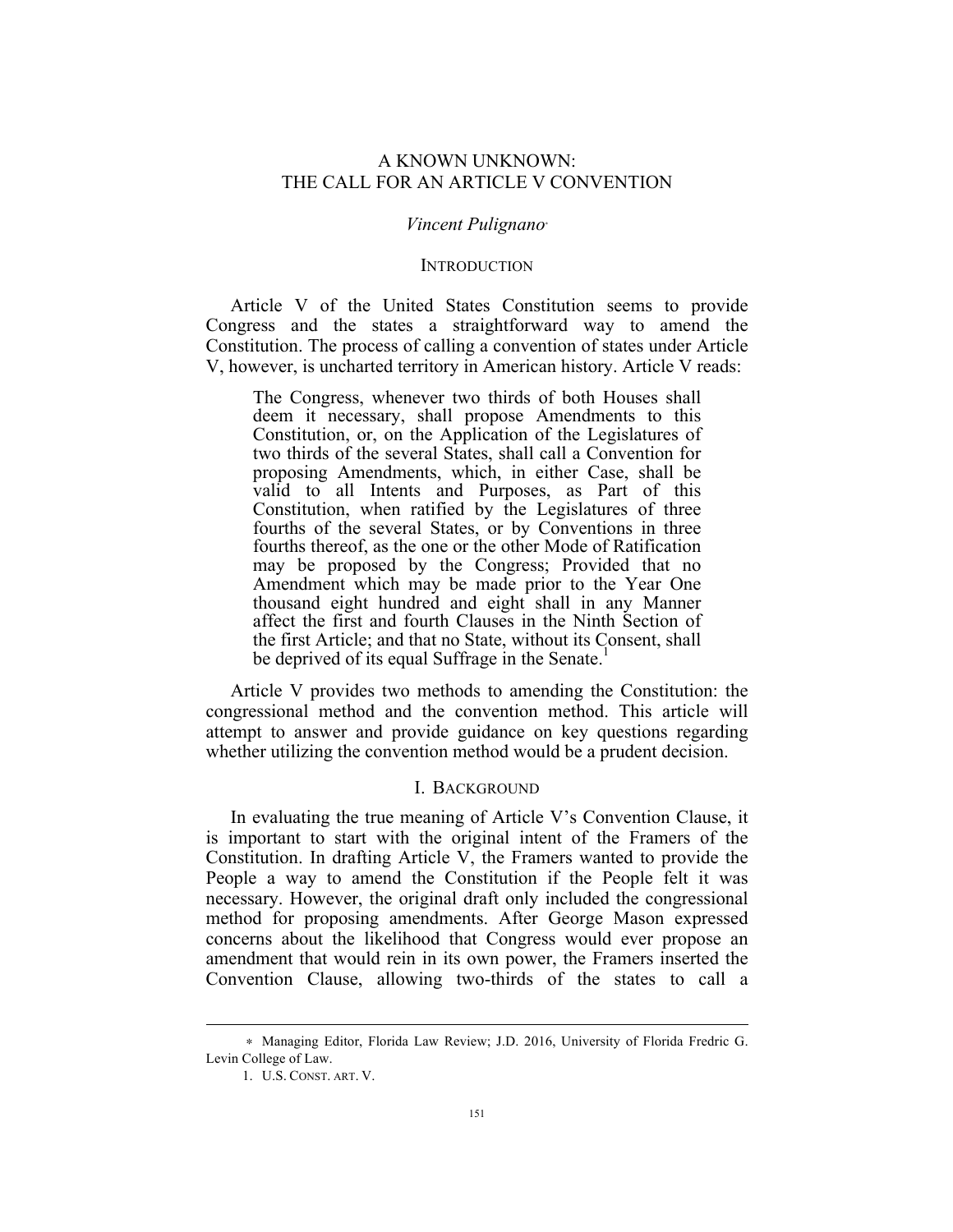convention to propose amendments.<sup>2</sup> Mason and the Framers agreed that the states could provide the ultimate check on the federal government and keep it from growing too large or powerful.

In looking at the plain meaning of Article V, the convention method holds the same power and effect as the congressional method. Nevertheless, many people, including James Madison, $3$  were skeptical about what type of form the convention method would take. From the time the Constitution was ratified in 1790 until now, all twenty-seven amendments to the Constitution have been added via the congressional method.<sup>4</sup> Despite this, there is no evidence that the Framers considered the congressional method to be the preferred method.<sup>5</sup> Just as George Mason predicted, because Congress has proposed every amendment since ratification, Congress's power has grown immensely.

### A. *How the Convention Works*

There are several questions regarding how a constitutional convention of the states would be implemented. There are basic features of the convention process, however, that can be readily established and explained. To begin the process of calling a convention, a supermajority in both State Houses must pass a convention application outlining the state's proposal(s). $\frac{6}{5}$  Each state's application must contain the same subject matter to be discussed at the convention, although all applications do not have to be identical.<sup> $\prime$ </sup> Congress should be generous in its interpretations of each application's subject matter. $8\overline{O}$  Once the required thirty-four state legislatures have submitted similar applications, the states must set an agenda before the convention can be convened.<sup>9</sup> Once the agenda is set, Congress must call a convention limited in scope to what the states have requested; there is no discretion on the part of Congress in making the decision to call the convention.<sup>10</sup>

 <sup>2.</sup> James Kenneth Rogers, Note, *The Other Way to Amend the Constitution: The Article V Constitutional Convention Amendment Process*, 30 HARV. J.L. & PUB. POL'Y 1005, 1007 (2007); Michael Farris, *The History of Article V: Reclaiming Our Heritage*, ASS'N OF MATURE AM. CITIZENS (Aug. 22, 2014), http://amac.us/history-article-v-reclaiming-heritage-1.

<sup>3.</sup> Rogers, *supra* note 2, at 1007.

<sup>4.</sup> Larry Greenley, *Save the Constitution by Rescinding Article V Convention Applications*, NEW AM. (Jan. 12, 2016), http://www.thenewamerican.com/usnews/constitution/item/22314-save-the-constitution-byrescinding-article-v-convention-applications.

<sup>5.</sup> Thomas H. Neale, *The Article V Convention for Proposing Constitutional Amendments: Historical Perspectives for Congress*, CONG. RESEARCH SERV. 8 (Oct. 22, 2012), https://www.fas.org/sgp/crs/misc/R42592.pdf [hereinafter Neale, *Historical Perspectives*].

<sup>6.</sup> *Id.* at 15.

<sup>7.</sup> *Id.* at 16–17.

<sup>8.</sup> *Id.*

<sup>9.</sup> Rogers, *supra* note 2, at 1007.

<sup>10.</sup> Neale, *Historical Perspectives*, *supra* note 5, at 7.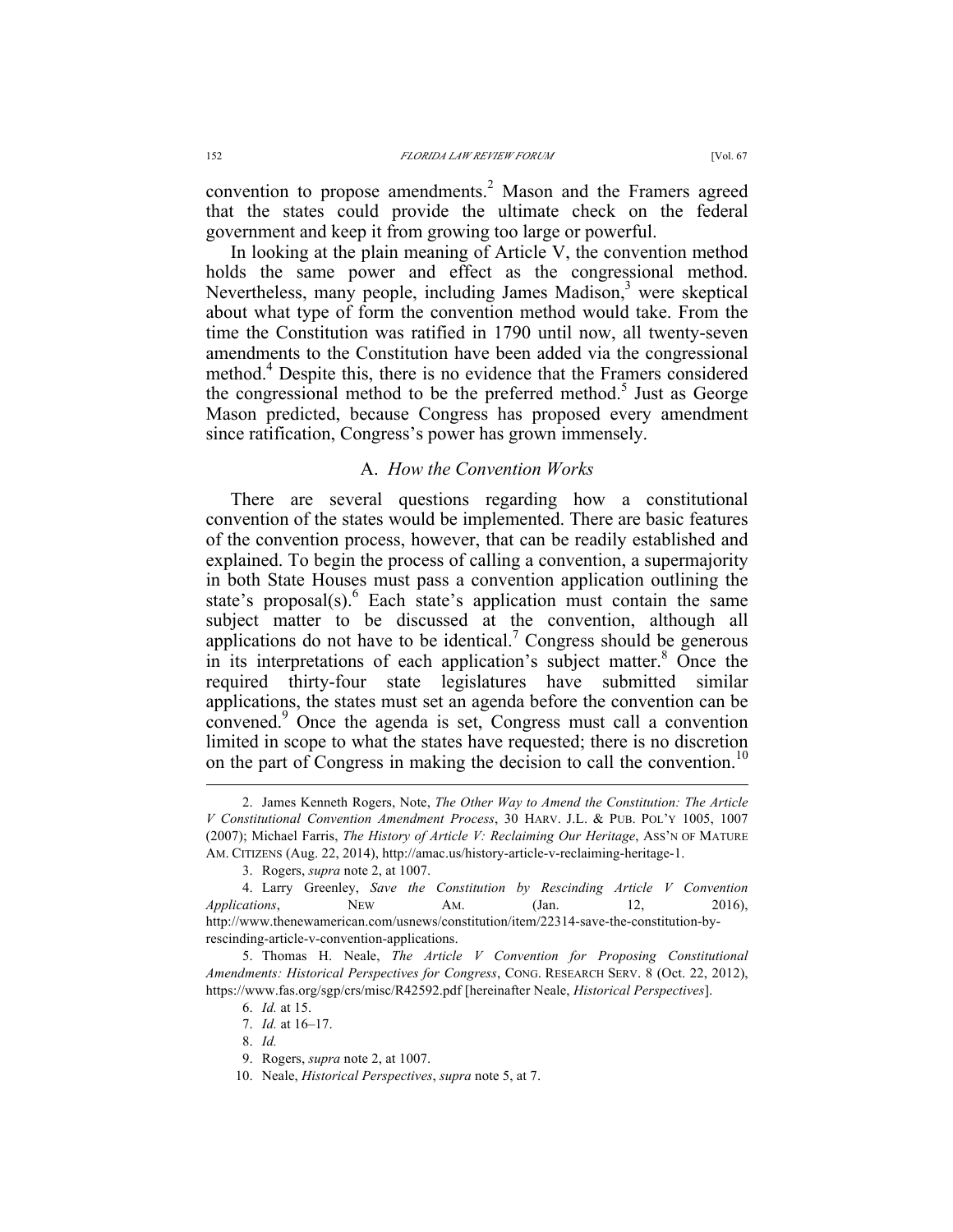After the convention, Congress then sends the convention's proposed amendment(s) to the states—either to the state legislatures or special state conventions—to be ratified by three-fourths (or thirty-eight) of the states. Therefore, Congress controls the mode of how the amendments will be ratified. It is likely that there would be a seven-year time limit for ratification and that the President would have no role in the amendment process.<sup>11</sup>

In order to host a successful convention, there must be an agreedupon set of rules and procedures. There are many factors up for debate, including without limitation: how are the delegates chosen; how do the delegates vote; do all states have an equal vote or will larger states be given larger delegations; how long will a state's application remain valid<sup>12</sup>; and must the discussions be limited in scope? Although there is evidence that delegates would likely be chosen by popular vote in their respective states, $13$  the text of Article V provides no guidance on the other issues.

One factor of great importance is whether the convention's subject matter must remain limited. In 1979, the Senate Judiciary Subcommittee on the Constitution, as well as proposed Senate bills, somewhat addressed this issue.<sup>14</sup> They all agreed that states could not call a convention unless the states agreed to the same limited subject matter.<sup>15</sup> The advocacy group "Friends of an Article V Convention" thinks subject matter does not matter, which seems counterintuitive and would have resulted in a convention being called back in  $1911<sup>16</sup>$  However, these positions do not address whether the subject matter must remain limited once the convention is commenced.

While there is no clear guidance on the procedures of a convention, direction can be gleaned from the Philadelphia Convention of 1787, where state legislatures chose delegates and the convention adopted its own voting and procedural rules.<sup>17</sup> One commentator suggested that a

 <sup>11.</sup> *Id.* at 6.

<sup>12.</sup> It is believed that a state's application is valid indefinitely, but the House Judiciary Committee has called for shorter time periods. Thomas H. Neale, *The Article V Convention to Propose Constitutional Amendments: Contemporary Issues for Congress*, CONG. RESEARCH SERV. (Apr. 11. 2014), https://www.fas.org/sgp/crs/misc/R42589.pdf [hereinafter Neale, *Contemporary Issues*].

<sup>13.</sup> Michael L. Stern, *Reopening the Constitutional Road to Reform: Toward a Safeguarded Article V Convention*, 78 TENN. L. REV. 765, 782 (2011).

<sup>14.</sup> Neale, *Historical Perspectives*, *supra* note 5, at 16–17.

<sup>15.</sup> *Id.*

<sup>16.</sup> *Id.*

<sup>17.</sup> *See generally* Robert G. Natelson, *Founding-Era Conventions and the Meaning of the Constitution's "Convention for Proposing Amendments*,*"* 65 FLA. L. REV. 615 (2013) (highlighting other state-governed conventions used during the eighteenth century and recognizing how the Founders envisioned states would conduct a convention to amend the Constitution).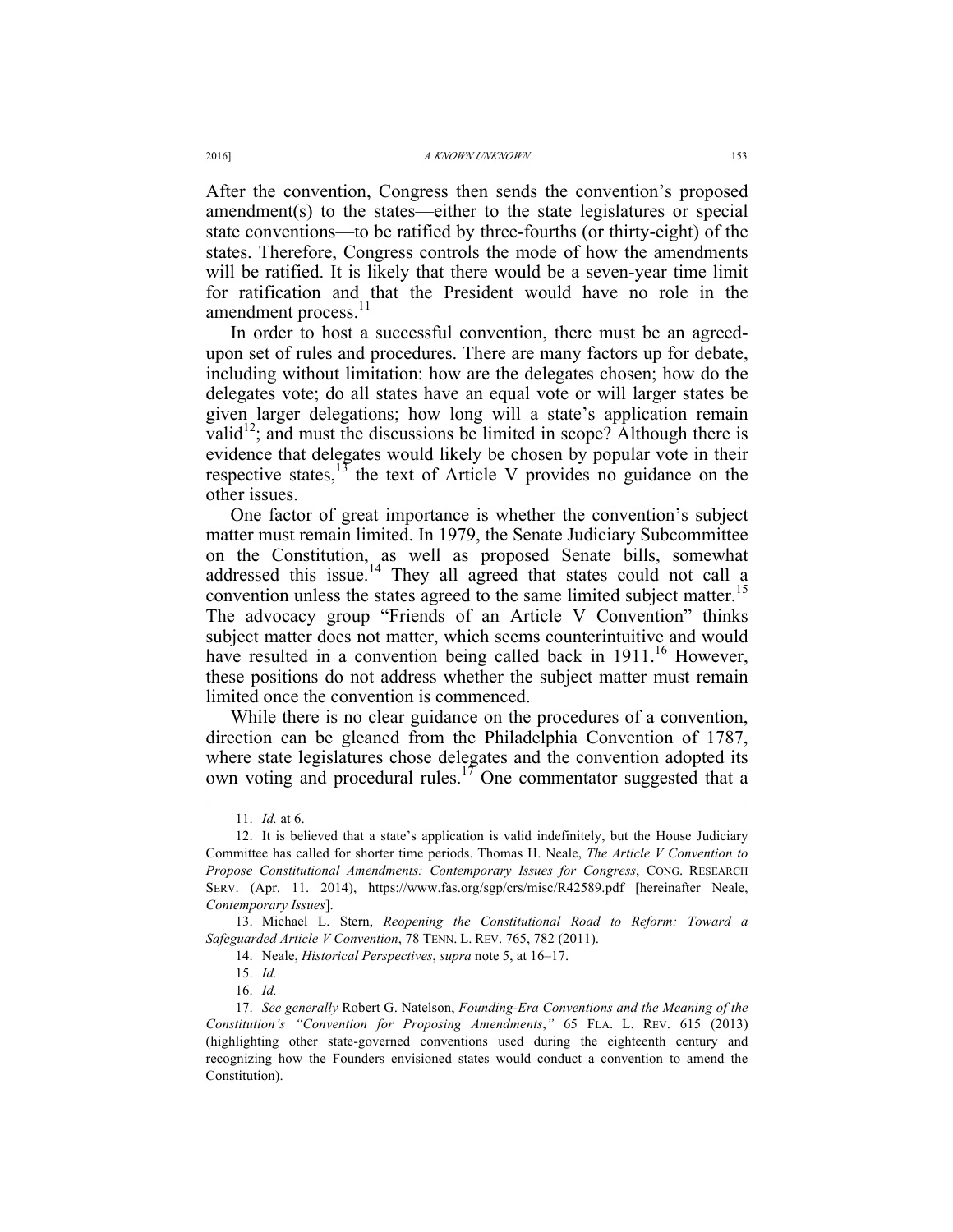group of academics, lawyers, and scholars should develop the convention rules and procedures to safeguard the convention process.<sup>18</sup> Nevertheless, it is likely the states, as opposed to Congress or any other branch of government or group, will have full autonomy to decide the rules and procedures of the convention.<sup>19</sup>

### B. *Past Convention Movements*

Just because the states have not successfully used the convention method to date does not mean it cannot have a substantial impact on Congress. The threat of a convention has resulted in congressional action in the past. The first instance of states' action was soon after the Constitution's ratification, which led to Congress's proposal of the Bill of Rights.<sup>20</sup> These threats also led to the proposals of the 17th, 21st, 22nd, and 25th Amendments. $^{21}$ 

Over the course of American history, there have been three major convention movements. The first came before the passage of the  $17<sup>th</sup>$ Amendment in 1911. Twenty-seven states had joined the movement to call a constitutional convention regarding Senate elections, but Congress, provoked by the movement, decided to introduce and pass the  $17<sup>th</sup>$  Amendment before two-thirds of the states had joined.<sup>22</sup>

The second movement came in response to Supreme Court cases that dealt with the apportionment of voting districts.<sup>23</sup> In 1969, thirty-three states, one shy of the necessary thirty-four, had applied for a convention.<sup>24</sup> Nevertheless, support waned soon after this time, and the threat disappeared because of speculation about a "runaway convention" and the minimal impact the Court decisions actually had on rural voting. $^{25}$ 

The final major movement came in the late 1970s and early 1980s, when thirty-two states had applied for a convention to propose a balanced budget amendment.<sup>26</sup> This movement, like the others, declined over concerns that the convention would not be limited to a single

 <sup>18.</sup> Mary Margaret Penrose, *Conventional Wisdom: Acknowledging Uncertainty in the Unknown*, 78 TENN. L. REV. 789, 796 (2011).

<sup>19.</sup> *See generally* David Castro, *A Constitutional Convention: Scouting Article Five's Undiscovered Country*, 134 U. PA. L. REV. 939 (1986).

<sup>20.</sup> Matthew Spalding & Trent England, *Article V: Congress, Conventions, and Constitutional Amendments*, HERITAGE FOUND. (Feb. 10, 2011), http://www.heritage.org/research/reports/2011/02/article-v-congress-conventions-andconstitutional-amendments.

<sup>21.</sup> *Id.*

<sup>22.</sup> Greenley, *supra* note 4.

<sup>23.</sup> Rogers, *supra* note 2, at 1009.

<sup>24.</sup> *Id.*

<sup>25.</sup> *Id.*

<sup>26.</sup> Greenley, *supra* note 4.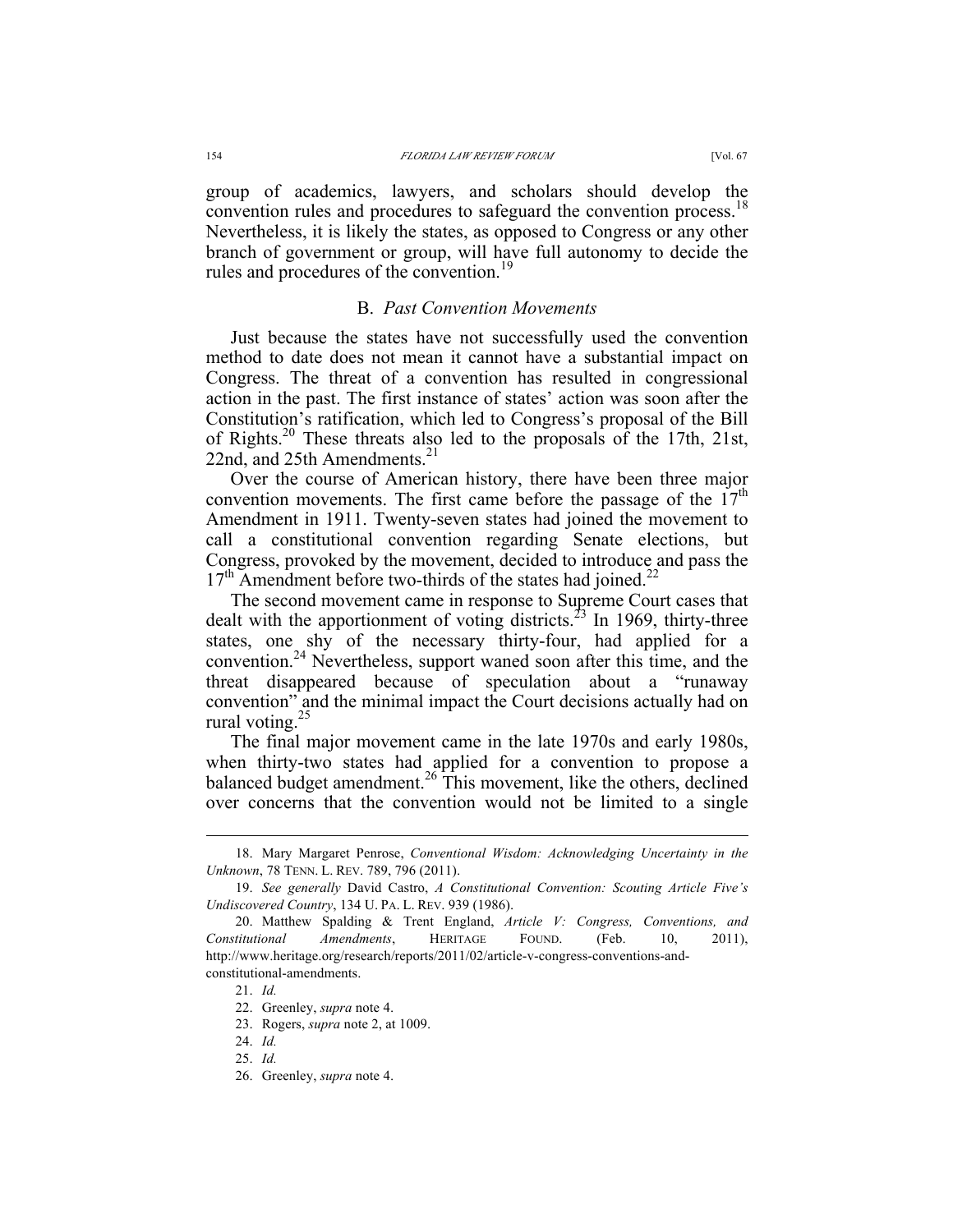subject (or, a runaway convention) and because of a decrease in the number of Republicans in the state legislatures.<sup>27</sup>

## C. *Movements Today*

Today, there are states calling for a convention to attack four different issues. Twenty-seven states have applied for a convention calling for a balanced budget amendment. Four states, supported by the advocacy group "Convention of States," have applied for a convention calling for a balanced budget amendment and term limits on certain elected officials. Four states have formed "Compact for America," asking for a balanced budget amendment and proposing a separate interstate compact outlining the process of calling a convention. Finally, four more states have applied for a convention to overturn the Supreme Court's *Citizens United* decision. There are multiple Republican and Democrat advocacy groups striving for a convention, but many have different visions on how the convention process would work and what subject matter should be covered.

## II. THE DEBATE: THE RISKS AND REWARDS OF A CONSTITUTIONAL **CONVENTION**

Why call a convention? The answer is simple: There are structural and institutional changes needed to be made that must be done through amendments because Congress is corrupt, unaccountable, or would never propose, much less pass, the needed amendments.<sup>28</sup> There are many spirited opinions for and against states calling a convention. While an abundant number of opinions highlighting the potential pros and cons provide key insights, many of the analyses are moot until a constitutional convention is actually convened.

## A. *The Fear of a Runaway Convention*

The threat of a runaway convention is the primary reason why the People are hesitant to call a convention of states. A runaway convention is a convention that begins proposing other policies that were not supposed to be considered, and authority for such consideration was not granted to the convention at the outset. Hence, the fear is a runaway convention ultimately could throw out the U.S. Constitution and replace it with a new one. However, commentator Michael Stern notes that when one is evaluating the risk of a runaway convention, one must also consider the risks that may be reduced with the use of a convention and

 <sup>27.</sup> Rogers, *supra* note 2, at 1009.

<sup>28.</sup> Fritz Pettyjohn, *2016 Should be About Article V and Amending the Constitution*, AM. THINKER (Jan. 11, 2016), http://www.americanthinker.com/blog/2016/01/2016\_ should be about article v and amending the constitution.html.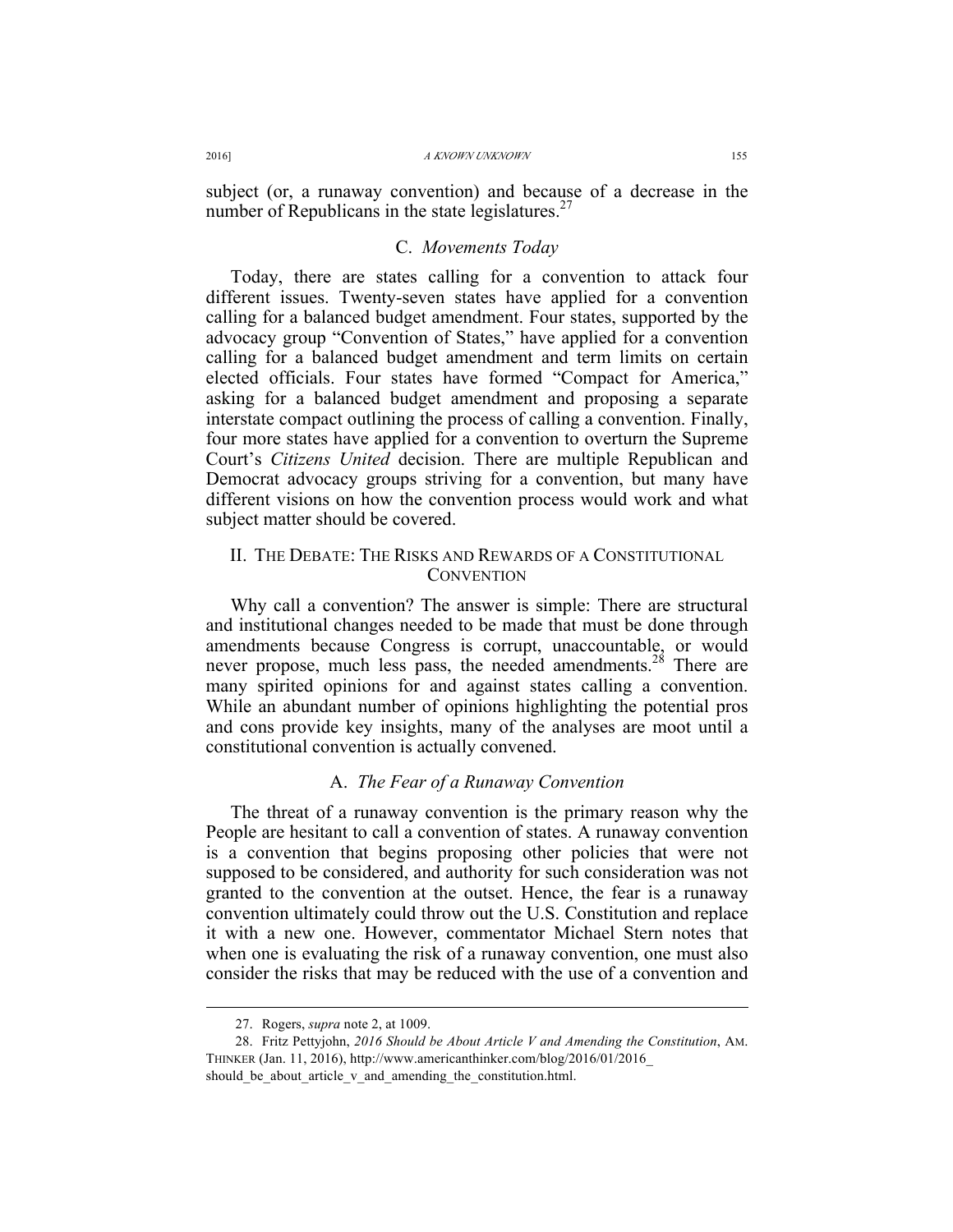its prevention of a "runaway Congress."<sup>29</sup> Advocates for a convention think that a runaway convention is really not a threat at all for three reasons: (1) the convention can only be called for a limited purpose, (2) the Supreme Court would be able to weigh in on any violations of specific rules and procedures the convention creates for itself, and (3) more states are needed to ratify the proposals than are needed to call the convention.

There are several perspectives on whether the convention can be limited in scope to prevent a runaway convention.<sup>30</sup> First, some advocates believe that Congress can limit the scope of the convention and propose rules for it under the political question doctrine.<sup>31</sup> However, most believe this is untrue and hold that Congress's calling of the convention is merely ministerial because the entire purpose of the convention is to circumvent a corrupt Congress.<sup>32</sup> Since limiting the scope of the convention is not constitutionally committed to Congress, it falls outside the political question doctrine.<sup>33</sup> Furthermore, Alexander Hamilton's *Federalist No. 85* specifically mentions Congress's inability to limit the convention.34 Because *Federalist No. 85* never mentions a restriction on the states to place limits on the convention,<sup>35</sup> the states are the ones most likely to implement the limits.

Under another perspective, opponents of a convention believe that, based on the original text and meaning of Article V, there are no limits that can be placed on a convention that would hold any legal force.<sup>36</sup> They conclude the states have no authority to limit the scope of the convention for two reasons. First, the original text of Article V provides for making "amendments" plural, therefore precluding any attempt by the states to limit the convention to proposing one amendment.<sup>37</sup> This argument fails, however, because the use of "amendments" only gives discretion to the convention to propose more than one amendment that will achieve its explicit goal.<sup>38</sup> Second, opponents hold that states have no constitutional grant of power beyond initiating the convention.<sup>39</sup> This argument at least partially fails because in order to give states the ability to circumvent a corrupt Congress, states must be able to limit the

 <sup>29.</sup> Stern, *supra* note 13, at 781–82.

<sup>30.</sup> Rogers, *supra* note 2, at 1010–11.

<sup>31.</sup> *Id.*

<sup>32.</sup> *Id.* at 1011.

<sup>33.</sup> *Id.* at 1014.

<sup>34.</sup> Spalding & England, *supra* note 20.

<sup>35.</sup> *Id.*

<sup>36.</sup> Rogers, *supra* note 2, at 1016.

<sup>37.</sup> *Id.*

<sup>38.</sup> *Id.* at 1016–17.

<sup>39.</sup> *Id.* at 1018.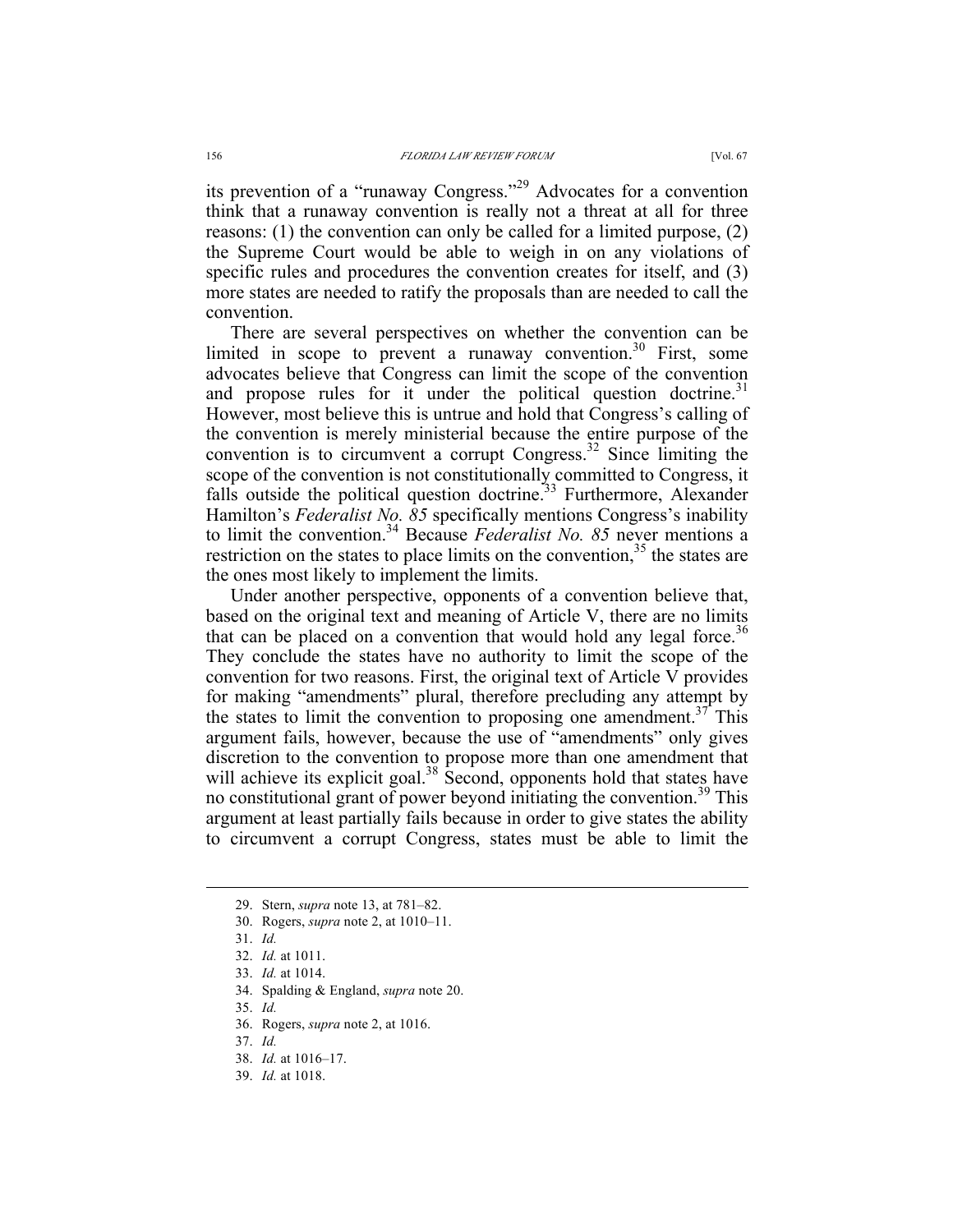convention to achieve this purpose.<sup> $40$ </sup> Therefore, the inability of states to limit the scope of the convention would frustrate the purpose of the Convention Clause. Instead, while they may not have direct, explicit authority to limit the procedures of a convention themselves, states can curtail the convention's scope by limiting the purpose for which it is formed.

A third perspective reveals the debate over whether the convention can propose anything it so decides or whether it can only propose amendments covering the subject matter detailed in the states' applications.<sup>41</sup> If, once the convention is convened, it can propose anything outside of the subject matter discussed in the applications, then there is a chance—albeit remote—that the convention could claim ultimate authority and create a separate governing body.<sup>42</sup> However, this fear can be checked by the requirement that three-fourths of the states must ratify any convention amendments.<sup>43</sup> The ratification process can also place a check on the possibility the convention would exceed its scope.<sup>44</sup>

Additionally, the history of the Convention Clause suggests that the convention is only supposed to act as an aid to the states rather than as a separate entity in and of itself.<sup>45</sup> But again, questions swirl as to whether the delegates can change the ratification process and require ratification by a majority of states in the convention (or something to that effect).<sup>46</sup> This idea appears unfounded. Any convention-made "rule" like this that would affect the Constitution as it stands today would still require ratification to have any legal effect on the current U.S. government.<sup>47</sup> Another check on the convention process is that Congress would have the right to not propose to the states for ratification any amendment that surpassed the convention's scope.<sup>48</sup> This reasoning falls in line with Congress's—and even state legislatures'—responsibility to uphold the Constitution if the convention entered the process having limited itself to a single subject.<sup>49</sup>

 <sup>40.</sup> *Id.*

<sup>41.</sup> Stern, *supra* note 13, at 772.

<sup>42.</sup> Rogers, *supra* note 2, at 1019.

<sup>43.</sup> *Id.*

<sup>44.</sup> *Id.*

<sup>45.</sup> Stern, *supra* note 13, at 770.

<sup>46.</sup> Thomas R. Eddlem, *Is a Runaway Article V Convention a Myth? 1787 Proves Otherwise*, NEW AM. (May 26, 2014), http://www.thenewamerican.com/usnews/ constitution/item/18338-is-a-runaway-article-v-convention-a-myth-1787-proves-otherwise.

<sup>47.</sup> Neale, *Contemporary Issues*, *supra* note 12.

<sup>48.</sup> *See id.* at 28–30.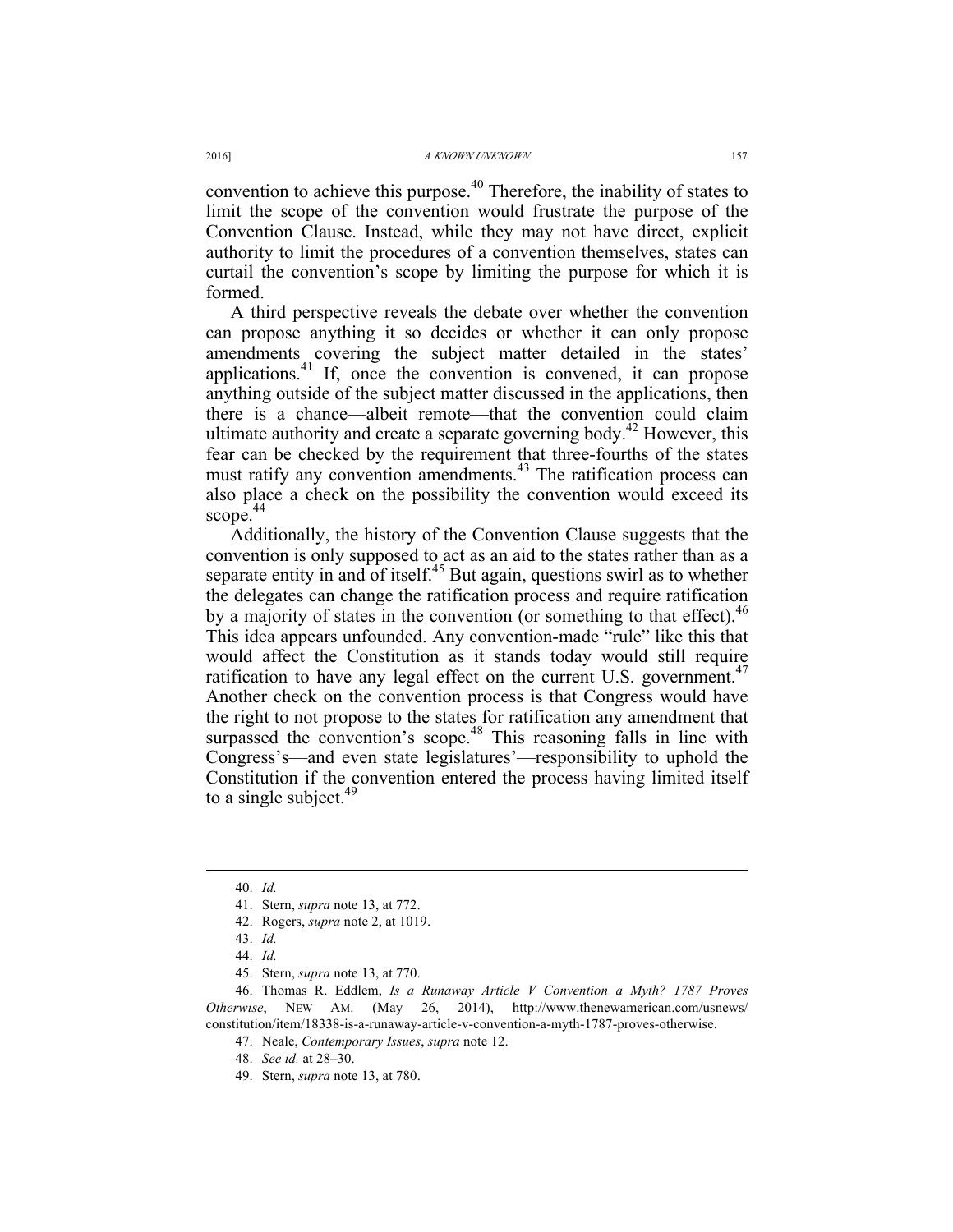#### B. *The Supreme Court's Potential Role*

Another area of primary concern is whether there is any body of government that can enforce any rules and procedures a convention would make for itself. If the Supreme Court can rule on issues regarding a convention's rules and procedures, would this upset the purpose of the convention because a government branch, which the convention is trying to bypass, is interpreting its rules and procedures?<sup>50</sup> There is no good answer to this question, but it appears the Supreme Court weighing in on violations of convention rules would not upset the convention's purpose, as the Supreme Court's duty is "to say what the law is."<sup>51</sup>

#### C. *Threats to the Convention Process and the Constitution*

In addition to the concerns already discussed, there are others worth noting. First, the convention could be open to special-interest lobbying from groups that deal with issues over which the convention would be deliberating.<sup>52</sup> This could threaten the integrity of the negotiations and the proposal of amendments.<sup>53</sup> Also, a more apocalyptic concern is that a convention of states could result in a complete overhaul of the Constitution.<sup>54</sup> This is unlikely for the reasons explained above, but some commentators still hold this belief based on the only other convention in American history, the Philadelphia Convention of 1787.<sup>35</sup> There is a debate over whether that convention stayed within its scope when revising the Articles of Confederation and producing the current Constitution.<sup>56</sup> However, in any case it would seem all convention "proposals would be subject to the checks and balances written into the Constitution."<sup>57</sup>

#### **CONCLUSION**

Constitutional scholar St. George Tucker, a friend of the Virginia

 <sup>50.</sup> *See* Walter Olson, *The Wingnut Plot to Rewrite the Constitution*, DAILY BEAST (Jan. 12, 2016), http://www.thedailybeast.com/articles/2016/01/12/the-wingnut-plot-to-rewrite-theconstitution.html.

<sup>51.</sup> Marbury v. Madison, 5 U.S. 137, 177 (1803).

<sup>52.</sup> *See* Robert Greenstein, *A Constitutional Convention Could Be the Single Most Dangerous Way to 'Fix' American Government*, WASH. POST (Oct. 21, 2014), https://www.washingtonpost.com/posteverything/wp/2014/10/21/a-constitutional-conventioncould-be-the-single-most-dangerous-way-to-fix-american-government.

<sup>53.</sup> *See id.*

<sup>54.</sup> *See id.*

<sup>55.</sup> *See id.*

<sup>56.</sup> *See* Rogers, *supra* note 2, at 1019; Eddlem, *supra* note 47. *But see* Bill Walker, *The Article V Convention: Discussing the Reality Versus the Fantasy*, 28 T.M. COOLEY L. REV. 21,  $22-23(2011)$ .

<sup>57.</sup> Neale, *Contemporary Issues*, *supra* note 12, at 28.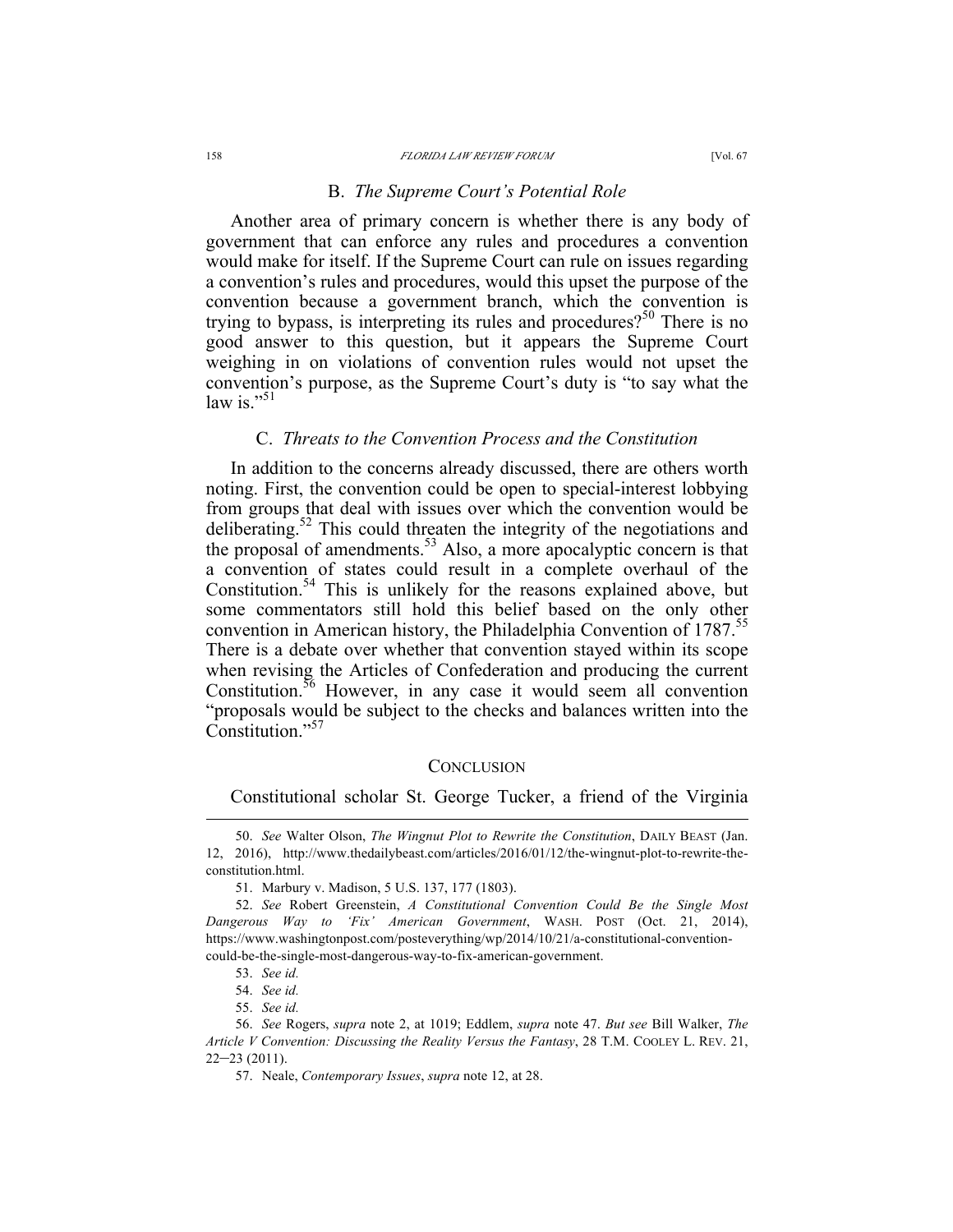delegates to the Philadelphia Convention, opined that a convention of states "will probably never be resorted to, unless the federal government should betray symptoms of corruption.<sup>558</sup> Therefore, the question is whether the government is so corrupt that the states must take matters into their own hands.

Many leaders in America have weighed in on whether calling a convention of states is sensible. On the right, Texas Governor Greg Abbott,<sup>59</sup> Rob Natelson for the American Legislative Exchange Council,<sup>60</sup> talk-show host Mark Levin,<sup>61</sup> former Florida Governor Jeb Bush,<sup>62</sup> Senator Marco Rubio (FL),<sup>63</sup> Senator Ted Cruz (TX),<sup>64</sup> former Arkansas Governor Mike Huckabee,<sup>65</sup> Ohio Governor John Kasich,<sup>66</sup> and Senator Rand Paul  $(KY)^{67}$  have all endorsed the idea to accomplish broader conservative goals, such as a balanced budget amendment and placing term limits on Congress members and Supreme Court Justices. Abbott actually has a nine-amendment proposal, known as the "Texas Plan," aimed at giving more power to the states.<sup>68</sup> On the left, Wolf PAC, a group founded by liberal TV host Cenk Uygur and supported by four states, has endorsed a convention of states<sup>69</sup> in order to overturn the

61. Michael Patrick Leahy, *Mark Levin Wows State Legislators: 'Take Your Power Back'*, BREITBART (Dec. 5, 2014), http://www.breitbart.com/big-government/2014/12/05/mark-levinwows-state-legislators-take-your-power-back.

62. *See* Benjy Sarlin, *Jeb Bush Calls for Amendment to Fix Citizens United*, NBC NEWS (Feb. 8, 2016), http://www.nbcnews.com/politics/2016-election/jeb-bush-calls-amendment-fixcitizens-united-n514251.

63. S.A. Miller, *Marco Rubio Amplifies Call for Constitutional Convention, Courts Conservative Voters*, WASH. TIMES (Jan. 11, 2016), http://www.washingtontimes.com

/news/2016/jan/11/rubio-amplifies-call-constitutional-convention. Pulignano worked in the Office of Senator Marco Rubio in the spring of 2016, but his views in this article are his own.

 <sup>58.</sup> Neale, *Historical Perspectives*, *supra* note 5, at 7.

<sup>59.</sup> Brandi Grissom, *Texas Gov. Greg Abbott Calls for Convention of States to Take Back States' Rights*, DALL. MORNING NEWS (Jan. 8, 2016), http://trailblazersblog.dallasnews.com/2016/01/gov-greg-abbott-calls-for-constitutionalconvention-to-take-back-states-rights.html/.

<sup>60.</sup> Michael Stern, *Rob Natelson on the Article V Convention*, POINT OF ORDER (Aug. 11, 2013), http://www.pointoforder.com/2013/08/11/rob-natelson-on-the-article-v-convention.

<sup>64.</sup> *See* Ted Cruz, *Constitutional Remedies to a Lawless Supreme Court*, NAT'L REV. (June 26, 2015), http://www.nationalreview.com/article/420409/ted-cruz-supreme-courtconstitutional-amendment.

<sup>65.</sup> *See* David Sherfinski, *GOP Hopefuls' Support Boosts Constitutional Convention Idea*, WASH. TIMES (Dec. 24, 2015), http://www.washingtontimes.com/news/2015/dec/24/marcorubio-ben-carson-john-kasich-mike-huckabee-s.

<sup>66.</sup> *Id.*

<sup>67.</sup> *Id.*

<sup>68.</sup> Press Release, Office of the Governor, Governor Abbott Unveils Texas Plan, Offers Constitutional Amendments to Restore the Rule of Law (Jan. 8, 2016), http://gov.texas.gov/news/press-release/21829.

<sup>69.</sup> *See The Plan*, Wolf PAC (last visited Mar. 27, 2016), http://www.wolfpac.com/the\_plan.